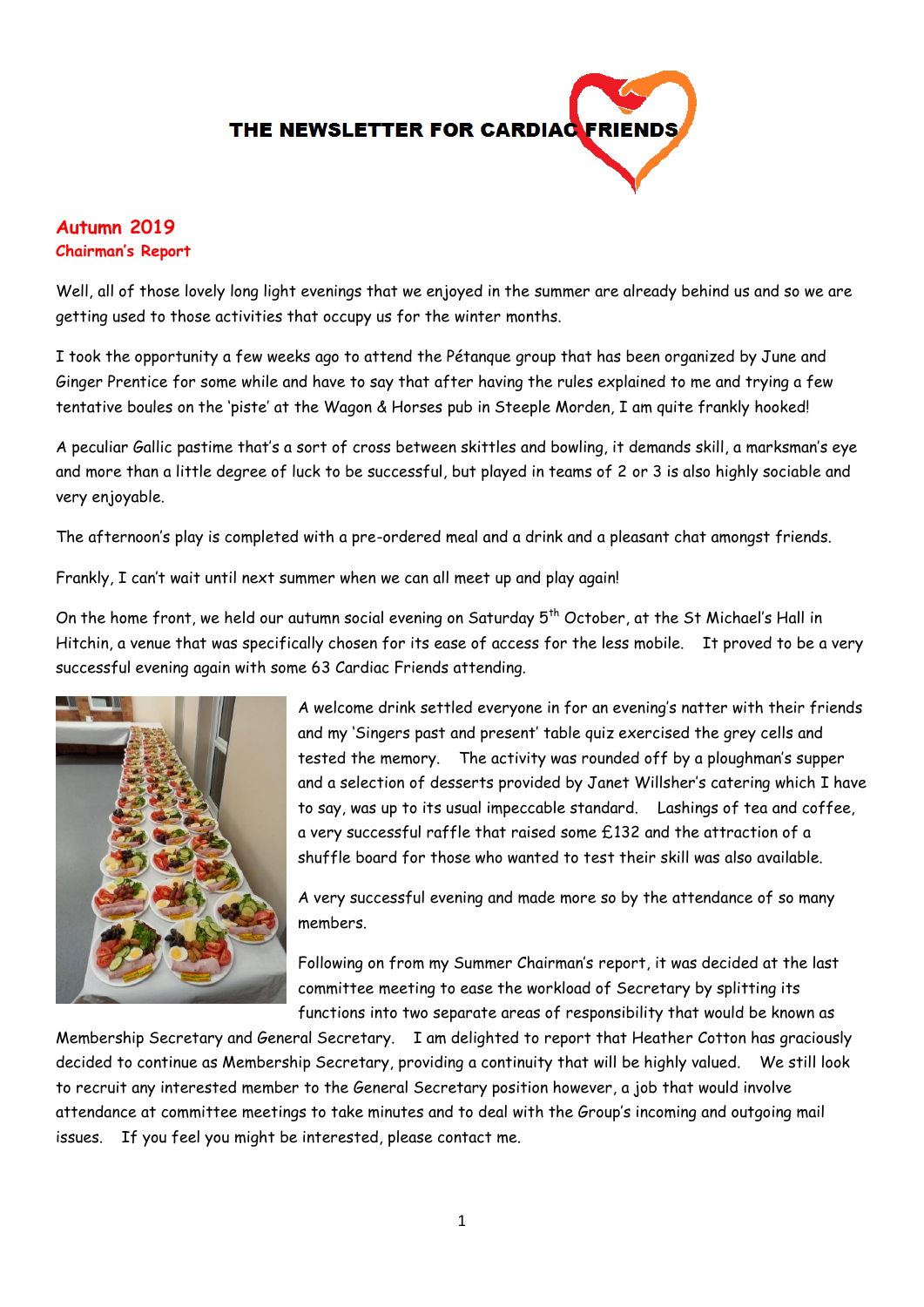A further initiative that has been discussed by the committee is the possibility of holding future events such as the AGM and social evenings at a variety of locations within our three main population centres, making it more convenient for those who live locally. It is our intention to vary the venue between Hitchin, Letchworth and Stevenage (and their villages) to achieve this goal and inquiries are being made on possible venues, their availability, parking facilities and prices. If any member feels they can recommend such a venue, we would appreciate the details for consideration.

For those who find their Sundays a bit of a quiet day, particularly after the London walks season has come to an end, we are starting a 'coffee morning' get together at a variety of locations in order to meet up with friends for a relaxed drink and a chat.

Locations will be garden centres, coffee houses, pubs or supermarkets: anywhere really where there are a few tables and chairs and somewhere to purchase a tea or coffee. This offers the opportunity of meeting your friends and going on to do a bit of shopping afterwards or even staying on to lunch and furthermore, it gets you out of the house to meet people during the cold wet and miserable winter months!

The first one will be on 17<sup>th</sup> November at the Hitchin Garden Centre (once Wyevale, but now taken over) between 10.30 and 12.00. If you've nothing else to do why not join us?

# **Barry Brown**

## **Notes from the Secretary**

Dear Friends,

This will be my last letter as Secretary. I have agreed to continue as Membership Secretary, but I am not meeting the duties as Secretary as I would wish to, and I have decided to quit. The post of Secretary is open and I hope it will be taken by someone who really enjoys connecting to people and helping them with their concerns. I am so grateful to all of you for all the kind words and messages of support you have sent me. I hope to see you still at Exercise, at London Walks and at social events.

The Social evening was very successful, with Janet's catering as superb as ever. The next event is the Christmas Party, which is FREE! All the details are at the back of this newsletter and I am taking names for it now.

On a sad note, one of our newest members, Mr Keith Atkinson has recently passed away. Keith was until recently a 'London Walker' and attended the social events. Keith's funeral will be at North Herts Memorial Park and Crematorium on Thursday 7<sup>th</sup> November at 2.00 p.m. Our condolences go to his family and friends.

Kind Regards,

# **Heather Cotton**



# **Monday Morning Walkers**

The Monday walking group is now a slow strolling group (because of ages, new hips, knees and heart conditions) but we usually get a good turn out for a very enjoyable stroll around the countryside. We have to stay on the level with hard paths to accommodate most of the group but we again have such fun and laughter and it is so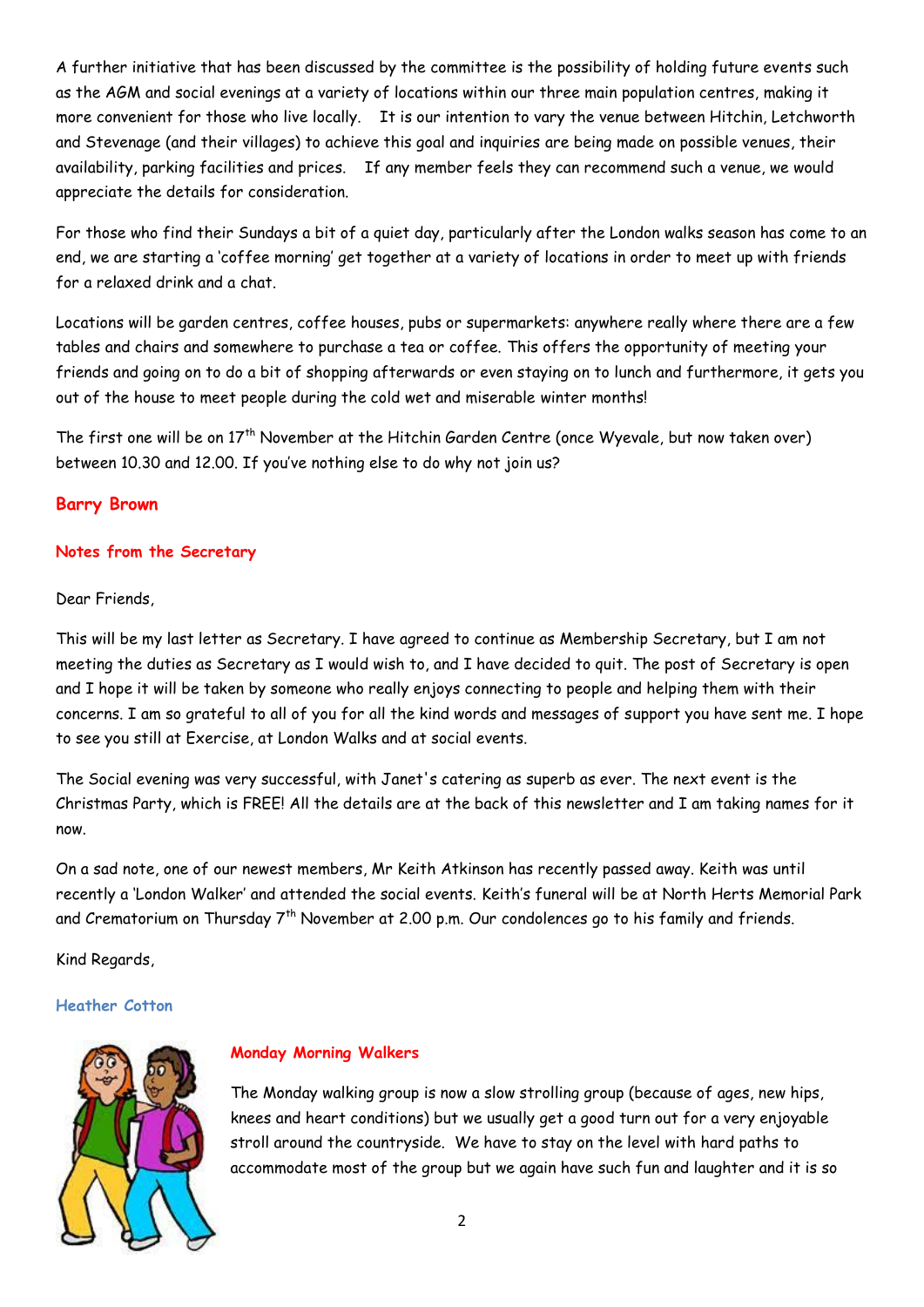important to socialise and enjoy about an hour of walking. We meet every other Monday at 10.30 am. and try to keep the walks local.

# **Tuesday Afternoon Swimmers**



The Tuesday swimming session is every other week at the Letchworth Leisure Centre meeting in the coffee shop to go into the pool just before 2 pm. If any of you hearty people would like to join us you would be most welcome as we are a very happy and friendly small group with much laughter and nattering. It was reported that this is a small group; they would really like some more Cardiac Friends to join them.

## **Wednesday Walking Group**

Where has the year gone? It seems only yesterday that we had our Christmas Walk and Lunch, here we are almost in November and contemplating the next festive outing!

Our last walk, which was from 'The Plume of Feathers', was our 4thAnnual walk in aid of 'Children in Need'. We usually get our best turn out at Ickleford and were promised some young recruits who were on half term holiday!

Thinking of the past months, the weather has generally been dry and the numbers over 20. We have trodden 'pastures new' at Stotfold and Braughing as well as returning to walks not attempted for probably 10 years at Wareside & Therfield (counting Telegraph poles) which keeps my 'Monday walkers' happy!! My thanks go to Cyril, Kingsley and Ian, for leading when I am away. I have to mention, that Ian was unfortunate enough to lead his walk on the one wet day we had this year. Imagine the 'stick' he got for that! Don't think he will volunteer again. Still they all look like they enjoyed it!





**'Ian's walk' 'Children in Need'**

We are still keeping our 'short walkers' happy, they come along and walk according to their ability seeking out other venues for a coffee before returning for lunch and chats with us all. May I be the first to wish you all **A very happy Christmas and a Healthy 2020.**

### **Fred Maryon**

### **Exercise Group**

The exercise class is doing well. Although we have fluctuating numbers the arrangement we have with the Leisure Centre is working to our advantage. We have a lovely caring group who have great fun while exercising. The exercises we do are based on a complete body work out aimed to keep us supple. All exercises are performed within the limits of the individual. Please come along on a Thursday from 2.00-3-00pm, we meet up in the cafeteria at about 1.45 come along and you will get a great welcome. **Jackie Quinn**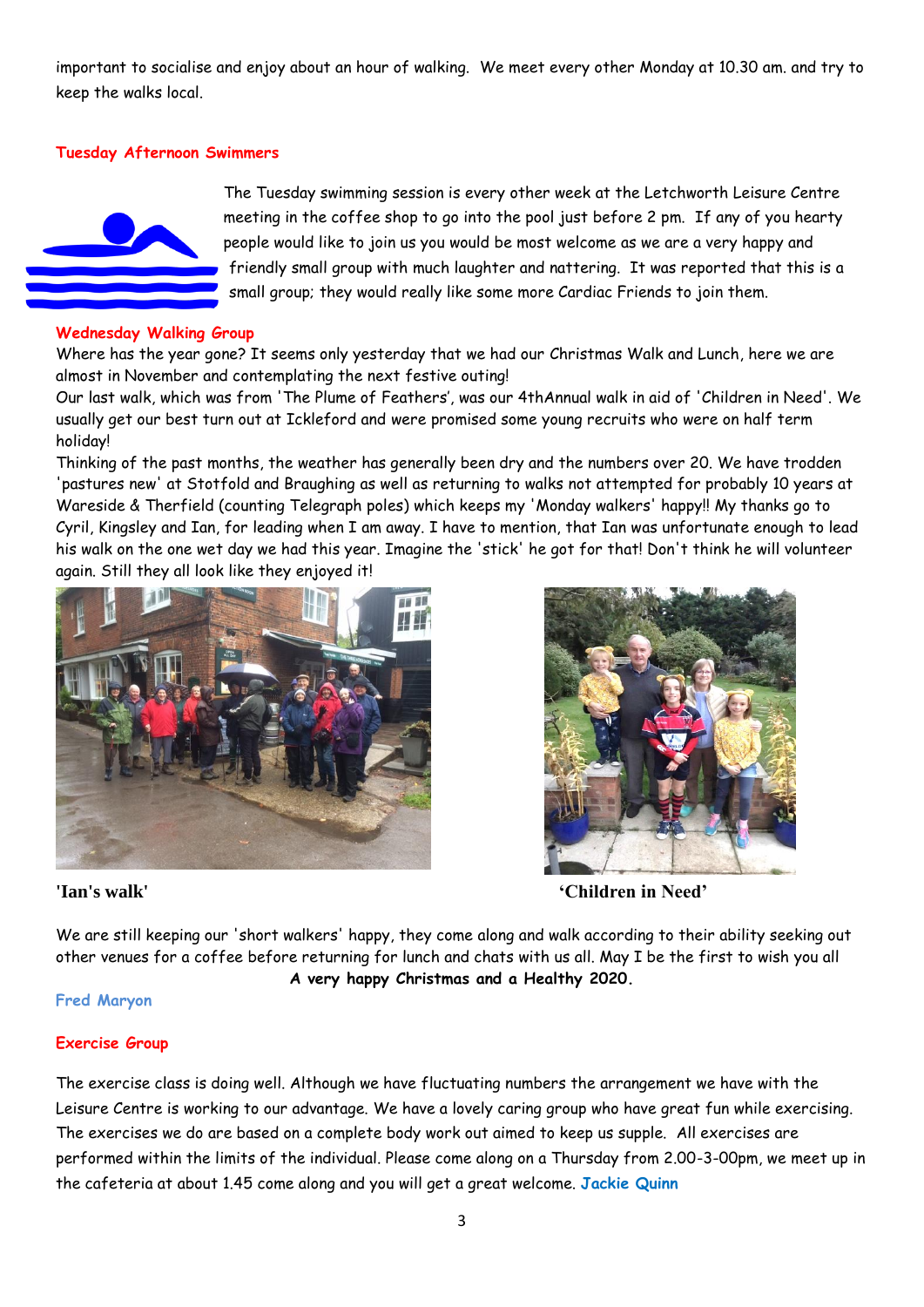

Our last session was on September 27th which happened to be the 5th Anniversary of the group. Many thanks to Katie Rose for her leadership and expertise and for always making the sessions fun and unpressurised. Well, I am her father so I'm biased.

The songs we sang this time were: the Chorus from pop song Dynamite as a round; Freedom is Coming; the very moving hymn from the stage play and

film, War Horse - Only Remembered - and Lizela - an African song which was one of several songs sung at the Sing for Water concert in mid-September (part of the Thames Festival) which was a fund-raiser for Water Aid.



**We meet on average every two months on a Friday afternoon, 2-4pm, in Holwell Village Hall just north of Hitchin**. There is no need to read music or to have had much experience in singing. We are not a 'performing choir' as such. The purpose of the sessions is to have fun and improve our sense of wellbeing doing a group activity such as singing which also happens to improve heart and lung health. So it's a win-win.

**Each session costs £5 to cover expenses and the next sessions are on November 1st (rearranged from October 25th at short notice) and November 29th.**

### **John Burden**

#### **Places of Interest**

Since the last Newsletter we have visited two places of interest.

In June we had a very enjoyable trip to Peter Beales Roses in Norfolk. It turned out to be a very interesting visit for keen gardeners and also those who may be not so keen. There was plenty to see and admire and the time spent passed all too quickly. Well worth a visit.



**Theatre Group** 

In July we had another trip to Norfolk. This time it was to Norwich. What a beautiful city with plenty to see for everybody. Again well worth a visit.

**Adam Kuzminski**



In October we had a theatre  $\blacksquare$   $\blacktriangle$   $\blacktriangle$   $\blacktriangle$  trip to see 'Waitress' in London. Perhaps it is not such a well-known musical but for  $\Box$   $\Box$  those of us who saw the show it will remain in our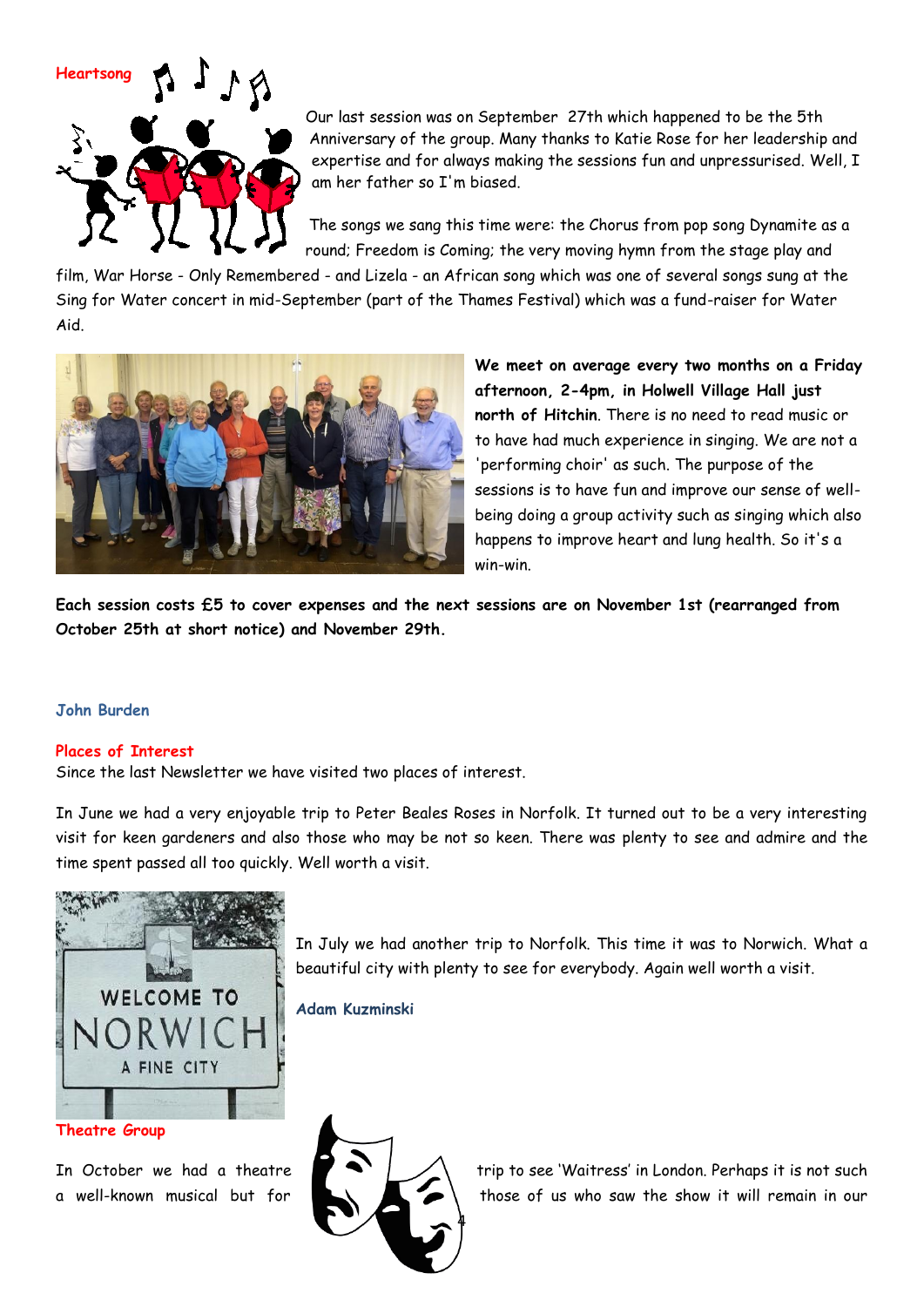memories a long time for good reason. It was a little 'naughty' but not out of character for the show. Everybody thoroughly enjoyed it.

# **Other Information relating to Trips**

Early in 2020 I plan to arrange two more trips. One will be a Theatre trip (probably a matinee in London) and the other a Place of Interest trip to a popular city.

## **Adam Kuzminski**

|  |  |  |  |  |  |  |  | Cardiac Friends Quiz Nights - A plea from our organiser |
|--|--|--|--|--|--|--|--|---------------------------------------------------------|
|--|--|--|--|--|--|--|--|---------------------------------------------------------|

The Quizmasters Lament Oh Woe, oh woe, oh woe is me At our last quiz, we had but three To cover cost of hall, I pen We must attain the number two and ten Our quizmaster for each quiz doth strain To compose a quiz to test the brain But when attendance is so small The contest is no test at all So to all those quizzers reading here May I request to take your ear And think again to join the quest Of proving who is the brainiest best

**Cardiac Friends Quiz Nights NEED YOU!**



Only three more line dancing sessions left for us before the end of 2019!!! It has been a great year for the group with good attendance and we only had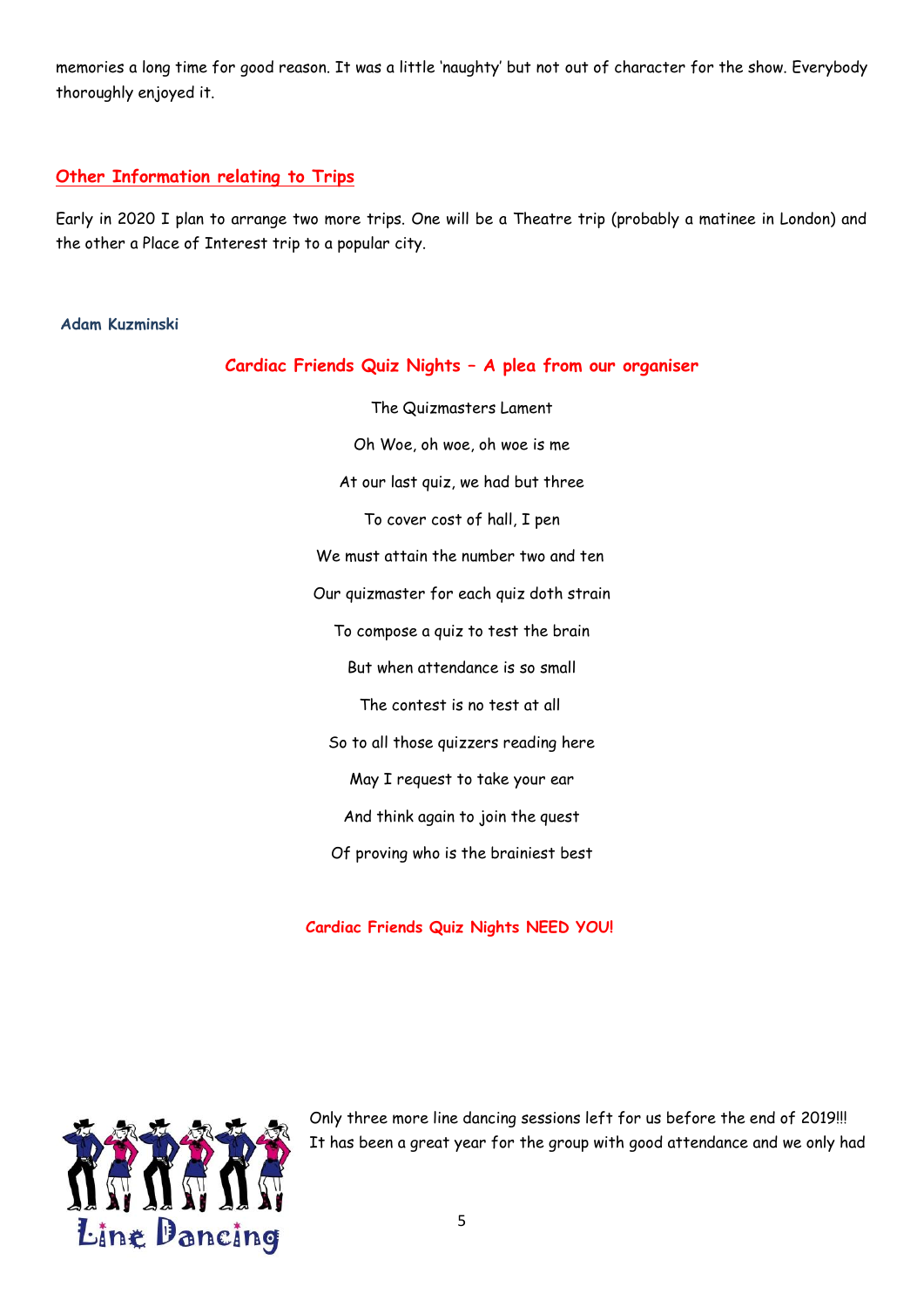to cancel two dates, one of which was the Saturday that fell over the Easter weekend.

More good news. After talking to Mary, who is very happy to be our instructor for yet another year, I have gone ahead and booked the Willian Village Hall with dates for all our line dancing sessions for the coming New Year 2020. So we are all set for more continued enjoyable dancing and exercise. We would love to welcome more of you to join us.

We meet fortnightly on a Saturday morning at the Willian Village Hall from 10am – 12 midday. Halfway through the morning we stop to have a well-earned refreshment break of tea/coffee & cake, as well as a friendly, relaxing chat. We pay £6 per session which includes the refreshments.

# **London Walks**

Another very enjoyable set of London Walks for Cardiac Friends. Firstly many thanks from the team of four for your support and enthusiasm about these walks. As usual our wonderful London guide and friend Kim was there to direct us around and give us history and stories and anecdotes and .... We were virtually full for all the walks and with size of group the headsets that we use make it so much easier for one and all.

We were once again so lucky that the rain held off and we didn't lose or gain any extra bodies.

Our aim is to choose a variety of themes and destinations. We started off in April in the area around the Royal Albert Hall. Here the story of Prince Albert and the Great Exhibition unfolded before us but it was a pretty cold day! In May, a totally different theme as we walked around the city looking and learning about the new architecture of concrete and steel and glass. And the spider men window cleaners even turned up to show us their skills! The area of walk three in June was in the east at Woolwich. So now the story of guns and warfare and even a football team. A first too as we used the Woolwich free ferry to get across to board the coach. Unfortunately I was unable to go on the July walk to Columbia Road and Shoreditch but lots of flowers and masses of people. Walk 5 was booked as our second attempt to get to Limehouse. But not to be, as Kim fell on her way to see us and fractured bones in her left arm and instead went off to hospital. Fortunately we were in sunshine and at the beautiful destination of docklands. So people went their own way and explored the docks, gardens and the Dockland museum. And finally, to walk 6 in October. Yes, we **were** a month early for our theme of Guy Fawkes but we don't arrange walks in November, so wandering around the area of Westminster Kim was able to build up the picture about these traitors who tried to blow up Parliament and the consequences of their treason. All Pretty gory!